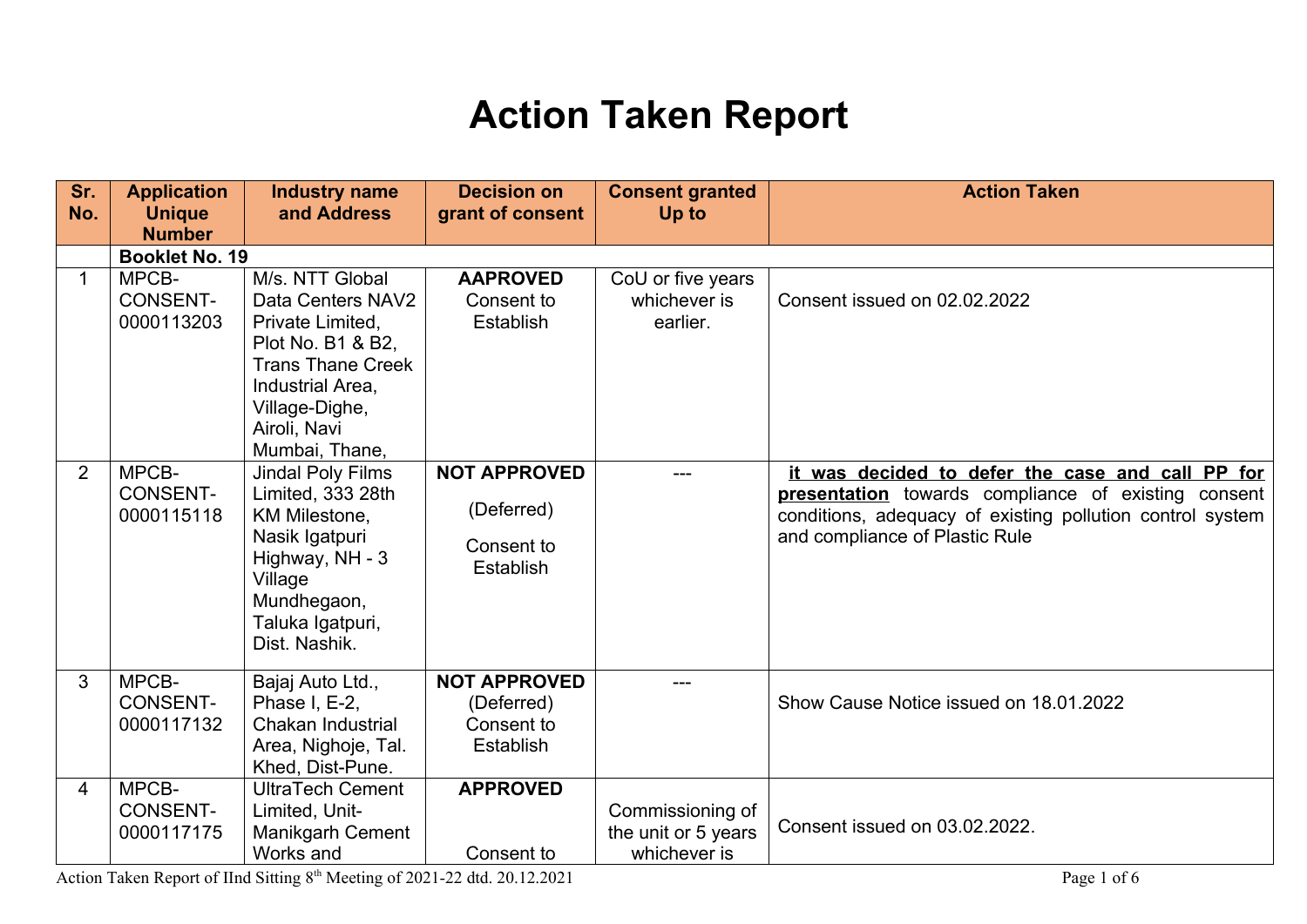| Sr.<br>No.     | <b>Application</b><br><b>Unique</b>    | <b>Industry name</b><br>and Address                                                                                                                                                  | <b>Decision on</b><br>grant of consent                                                                                  | <b>Consent granted</b><br>Up to                                       | <b>Action Taken</b>                                                                                                                                                                                            |
|----------------|----------------------------------------|--------------------------------------------------------------------------------------------------------------------------------------------------------------------------------------|-------------------------------------------------------------------------------------------------------------------------|-----------------------------------------------------------------------|----------------------------------------------------------------------------------------------------------------------------------------------------------------------------------------------------------------|
|                | <b>Number</b>                          |                                                                                                                                                                                      |                                                                                                                         |                                                                       |                                                                                                                                                                                                                |
|                |                                        | Manikgarh Cement<br>Works II, 159,167,<br>Gadchandur, Tal-<br>Korpana, Dist-<br>Chandrapur.                                                                                          | <b>Establish for</b><br>expansion for<br>installation of<br><b>WHRB</b> based<br><b>Thermal Power</b><br>Plant of 10 MW | earlier                                                               |                                                                                                                                                                                                                |
| 5              | MPCB-<br><b>CONSENT-</b><br>0000117001 | Mahindra And<br>Mahindra Limited,<br>Plot No.A-1 Plot<br>No-A1, Chakan<br>Industrial Area,<br>Phase IV, Tal-<br>Khed, Dist-Pune<br>Khed.                                             | <b>APPROVED</b><br>Consent to<br>Establish                                                                              | Commissioning of<br>the unit or 5 years<br>whichever is earlie        | Consent issued on 03.02.2022                                                                                                                                                                                   |
| 6              | MPCB-<br><b>CONSENT-</b><br>0000117063 | Eversmile<br>Properties Pvt. Ltd.,<br>Old Survey Nos.<br>233 (Pt.), 235 (Pt.)<br>& 256 (Pt.) (New<br>Survey Nos. 66<br>(Pt.), 68 (Pt.) & 69<br>(Pt.) At Village<br>Penkarpada Thane. | <b>APPROVED</b><br>Consent to<br>Establish                                                                              | Up to<br>commissioning or<br>5 year whichever<br>is earlier.          | Consent issued on 02.02.2022                                                                                                                                                                                   |
| $\overline{7}$ | MPCB-<br><b>CONSENT-</b><br>0000109507 | Smartchemtechnol<br>ogies Limited, K7-<br>K8 MIDC Taloja<br>Tal. Panvel, Dist.<br>Raigad.                                                                                            | <b>NOT APPROVED</b><br>Consent to<br><b>Establish for</b><br>expansion                                                  | ÷÷.                                                                   | it was decided to defer the case and ask PP to seek<br>fresh opinion from Competent Authority regarding<br>applicability of EC for mfg. of Ammonium Nitrate under the<br>provisions of EIA Notification, 2006. |
| 8              | MPCB-<br><b>CONSENT-</b><br>0000117177 | Elantas Beck India<br>Limited, Gat No.<br>800/801/803/804/<br>805 & 12 Gat No.                                                                                                       | <b>NOT APPROVED</b><br>(Deferred)<br>Consent to                                                                         | Commissioning of<br>the project or 5<br>years whichever is<br>earlier | it was decided to defer the case and call PP for<br>presentation towards above points.                                                                                                                         |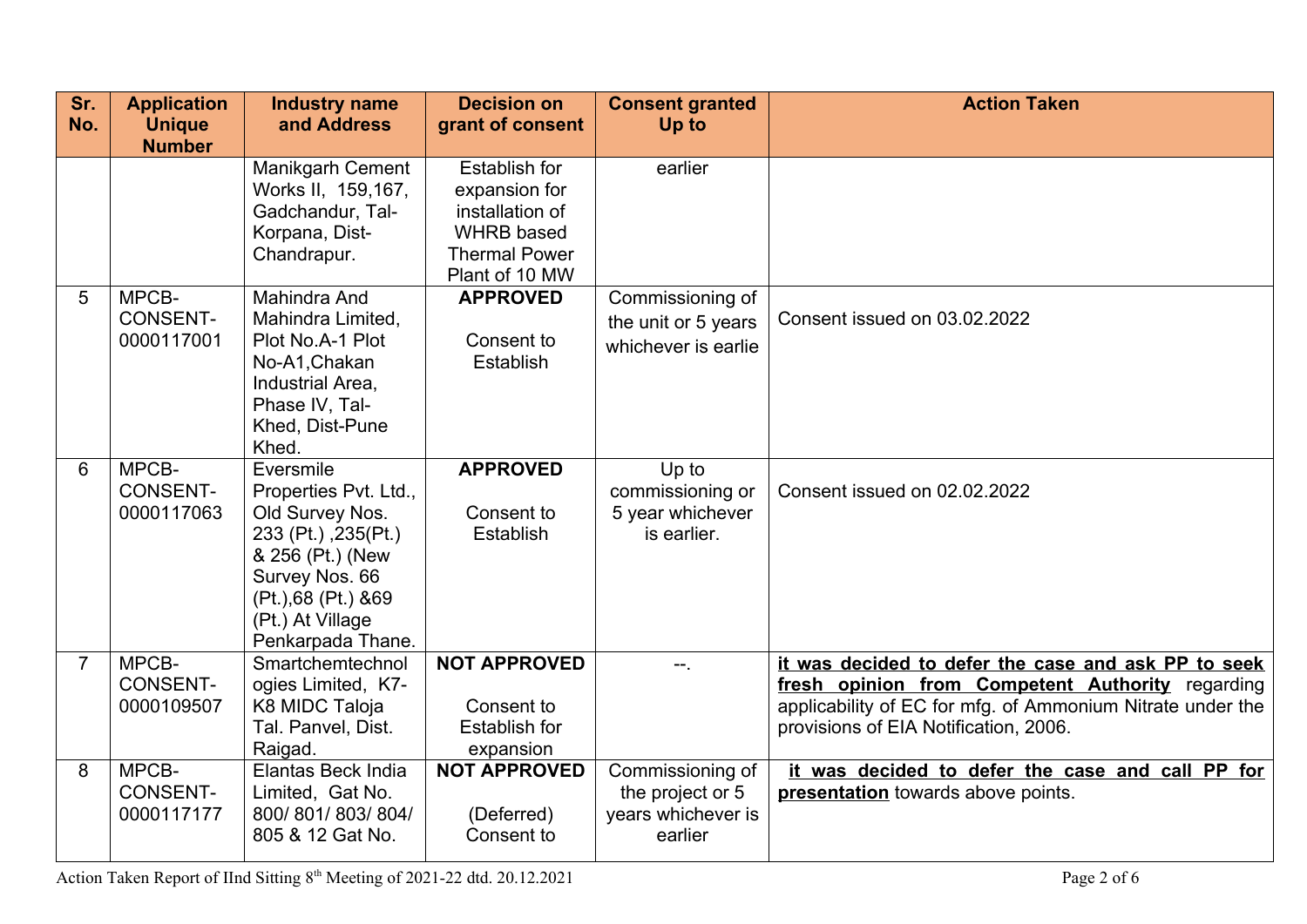| Sr.<br>No. | <b>Application</b><br><b>Unique</b><br><b>Number</b> | <b>Industry name</b><br>and Address                                                                                               | <b>Decision on</b><br>grant of consent                             | <b>Consent granted</b><br>Up to                                       | <b>Action Taken</b>                                                                                                                                                                                                                                                                                                                                                                                                                                                                                                                                                                                                                                                                                                                                                                                                                                                                                                                                                                                        |
|------------|------------------------------------------------------|-----------------------------------------------------------------------------------------------------------------------------------|--------------------------------------------------------------------|-----------------------------------------------------------------------|------------------------------------------------------------------------------------------------------------------------------------------------------------------------------------------------------------------------------------------------------------------------------------------------------------------------------------------------------------------------------------------------------------------------------------------------------------------------------------------------------------------------------------------------------------------------------------------------------------------------------------------------------------------------------------------------------------------------------------------------------------------------------------------------------------------------------------------------------------------------------------------------------------------------------------------------------------------------------------------------------------|
|            |                                                      | 800/801/803/804/<br>805 & 12, Navlakh<br>Umbre &<br>Badhalwadi<br>Villages, Tal.<br>Mawal, Dist. Pune.                            | Establish                                                          |                                                                       |                                                                                                                                                                                                                                                                                                                                                                                                                                                                                                                                                                                                                                                                                                                                                                                                                                                                                                                                                                                                            |
| 9          | MPCB-<br><b>CONSENT-</b><br>0000118560               | Wirtgen India Pvt<br>Ltd., Gat No.301 &<br>302 Bhandgaon<br>Daund, Dist. Pune.                                                    | <b>APPROVED</b><br>Consent to<br><b>Establish for</b><br>expansion | Commissioning of<br>the project or 5<br>years whichever is<br>earlier | Consent issued on 02.02.2022                                                                                                                                                                                                                                                                                                                                                                                                                                                                                                                                                                                                                                                                                                                                                                                                                                                                                                                                                                               |
| 10         | MPCB-<br><b>CONSENT-</b><br>0000119332               | Bramha Corp Ltd.,<br>Sr. No. 7/1, 7/2,<br>7/3, 7/4, 7/5,<br>8/1/1/2 and 3/2 (P),<br>Wadgaon Sheri,<br>Tal. Haveli, Dist.<br>Pune. | <b>APPROVED</b><br>Revalidation of<br>Consent to<br>Establish      | Commissioning of<br>the project or 5<br>years whichever is<br>earlier | it was decided to grant of Revalidation of Consent to<br><b>Establish</b> for Residential & Commercial<br>project by<br>imposing following conditions<br>1. PP shall provide STP of adequate capacity to<br>achieve the treated domestic effluent standard for<br>the parameter BOD-10 mg/lit including disinfection<br>facility.<br>2. The treated sewage shall be 60% recycled for<br>secondary purposes such as toilet flushing, air-<br>conditioning, cooling tower make up, firefighting etc.<br>and remaining shall be utilized on land for<br>gardening and/ or connected to local body sewer<br>line with water metering system.<br>3. PP shall provide organic waste digester along with<br>composting facility/bio-digester (biogas) for the<br>treatment of wet garbage.<br>4. PP shall make provision of charging ports for<br>electric vehicles at least 30% of total available<br>parking slots.<br>5. PP shall submit BG of Rs. 25 Lakh towards<br>compliance of EC and Consent conditions. |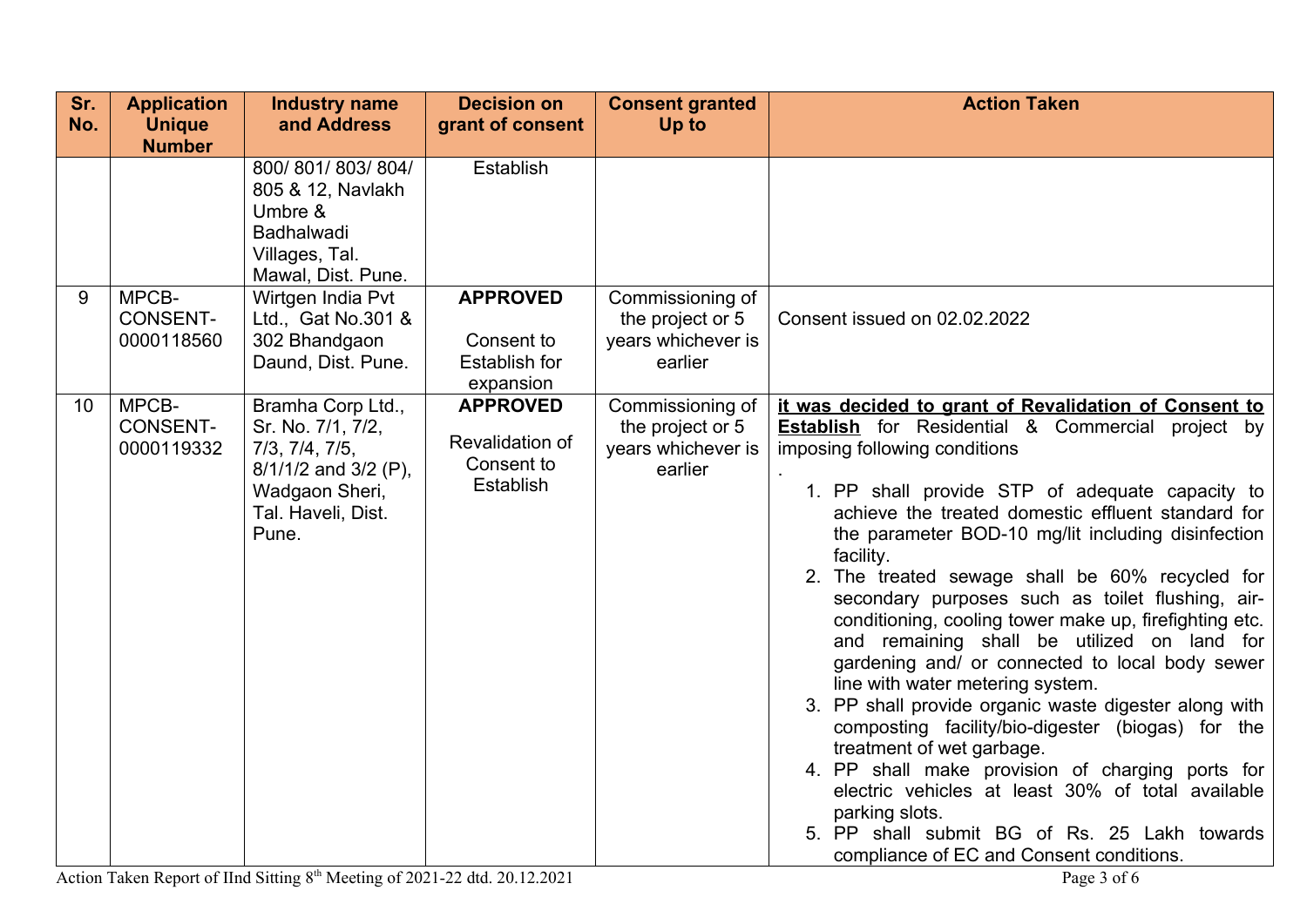| Sr.<br>No. | <b>Application</b><br><b>Unique</b><br><b>Number</b> | <b>Industry name</b><br>and Address                                                                                  | <b>Decision on</b><br>grant of consent                                                                                                         | <b>Consent granted</b><br>Up to                                    | <b>Action Taken</b>                                                                                                                                                                                                            |
|------------|------------------------------------------------------|----------------------------------------------------------------------------------------------------------------------|------------------------------------------------------------------------------------------------------------------------------------------------|--------------------------------------------------------------------|--------------------------------------------------------------------------------------------------------------------------------------------------------------------------------------------------------------------------------|
|            |                                                      |                                                                                                                      |                                                                                                                                                |                                                                    | Consent shall be issued after submission of copy of<br>approved plan.                                                                                                                                                          |
| 11         | MPCB-<br><b>CONSENT-</b><br>0000119601               | Hyosung India<br>Private Limited,<br>Plot No. 1 Sector<br>no. 11, AURIC City,<br>Shendra,<br>Aurangabad.             | <b>APPROVED</b><br>Consent to<br><b>Establish for</b><br>expansion. I.e.<br>for additional<br>production qty of<br>Spandex Yarn -<br>2500 MT/M | Commissioning of<br>the unit or 5 years<br>whichever is<br>earlier | Consent issued on 02.02.2022                                                                                                                                                                                                   |
| 12         | MPCB-<br><b>CONSENT-</b><br>0000120071               | <b>Kirloskar Ferrous</b><br>Industries Ltd., Gat<br>No. 16, 18/1/B &<br>25/1 Shivshahi,<br>Solapur North<br>Solapur. | <b>APPROVED</b><br><b>Establish for</b><br>modernization                                                                                       | Commissioning of<br>the unit or 5 years<br>whichever is<br>earlier | Consent issued on 28.01.2022                                                                                                                                                                                                   |
| 13         | MPCB-<br><b>CONSENT-</b><br>0000120765               | Murli Industries<br>Ltd., Naranda<br>Village, Tal-<br>Korpana, Dist -<br>Chandrapur.                                 | <b>NOT APPROVED</b><br>(Deferred)<br>Consent to<br><b>Establish for</b><br>expansion for<br>installation of<br><b>WHRB and AFR</b><br>System   |                                                                    | it was decided to call the PP for presentation regarding<br>Expansion for installation of Waste heat recovery Boiler<br>(WHRB)-16 MW and Alternate Fuel Resource (AFR)<br>systems in the premises of existing Cement industry. |
| 14         | MPCB-<br><b>CONSENT-</b><br>0000120200               | Smartchem<br><b>Technologies</b><br>Limited, Plot Nos.<br>K-1, K-1 (Part-1),<br>K-1 (Part-2). MIDC<br>Industrial     | <b>NOT APPROVED</b><br>(Deferred)<br>Consent to<br>Establish                                                                                   | Commissioning of<br>the unit or 5 years<br>whichever is<br>earlier | Show Cause Notice issued on 18.01.2022                                                                                                                                                                                         |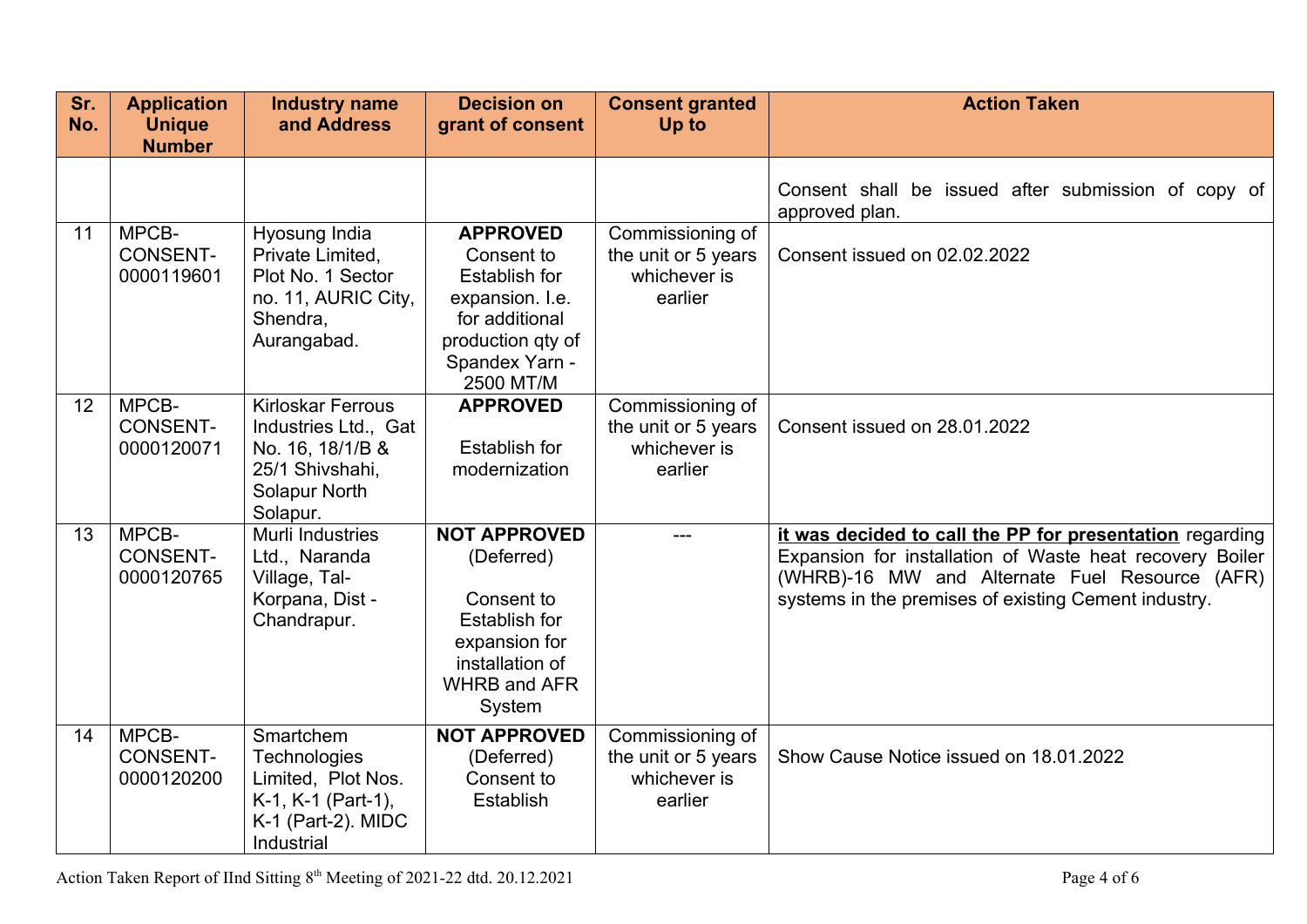| Sr.<br>No. | <b>Application</b><br><b>Unique</b>    | <b>Industry name</b><br>and Address                                                                                                                    | <b>Decision on</b><br>grant of consent                                                                                                           | <b>Consent granted</b><br>Up to                                    | <b>Action Taken</b>                                                                |
|------------|----------------------------------------|--------------------------------------------------------------------------------------------------------------------------------------------------------|--------------------------------------------------------------------------------------------------------------------------------------------------|--------------------------------------------------------------------|------------------------------------------------------------------------------------|
|            | <b>Number</b>                          |                                                                                                                                                        |                                                                                                                                                  |                                                                    |                                                                                    |
|            |                                        | Area, Taloja, Tal.<br>Panvel, Dist.<br>Raigad.                                                                                                         |                                                                                                                                                  |                                                                    |                                                                                    |
| 15         | MPCB-<br><b>CONSENT-</b><br>0000119858 | Macrotech<br>Developers Ltd., S.<br>Nos. 22, 23, 24/1 to<br>7 & others at<br>Majiwada, S. Nos.<br>183/6B, 12, 14A, 15<br>& others at Balkum,<br>Thane. | <b>NOT APPROVED</b><br>(Deferred)<br>Consent to<br><b>Establish for</b><br>Expansion                                                             |                                                                    | it was decided to defer the case and call PP for<br>presentation for above lapses. |
| 16         | MPCB-<br><b>CONSENT-</b><br>0000120829 | Ambuja Cements<br>Ltd. (Unit: Maratha<br>Cement Works),<br>Village-Upparwahi,<br>Tal-Korpana, Dist-<br>Chandrapur.                                     | <b>APPROVED</b><br>Consent to<br><b>Establish for</b><br>expansion for<br>installation of<br><b>WHRB</b> based<br>Power Plant of 15<br><b>MW</b> | Commissioning of<br>the unit or 5 years<br>whichever is<br>earlier | Consent issued on 03.02.2022                                                       |
| 17         | MPCB-<br><b>CONSENT-</b><br>0000094814 | Harman Finochem<br>Limited, MIDC<br>Industrial Area,<br>Shendra, A-100, A-<br>100/1, A-100/2, A-<br>120, D-9, A-120<br>(Part), D-37<br>Aurangabad.     | <b>APPROVED</b><br>Consent to<br>Establish<br>(Expansion)                                                                                        | Commissioning or<br>5 year whichever<br>is earlier                 | Consent issued on 03.02.2022                                                       |
| 18         | MPCB-<br><b>CONSENT-</b><br>0000121004 | M/s. Haier<br>Appliances (India)<br>Pvt. Ltd., Plot No.<br>B-3 Ranjangaon                                                                              | <b>APPROVED</b><br>Consent to<br>Establish                                                                                                       | Commissioning or<br>5 year whichever<br>is earlier                 | Consent issued on 04.02.2022                                                       |